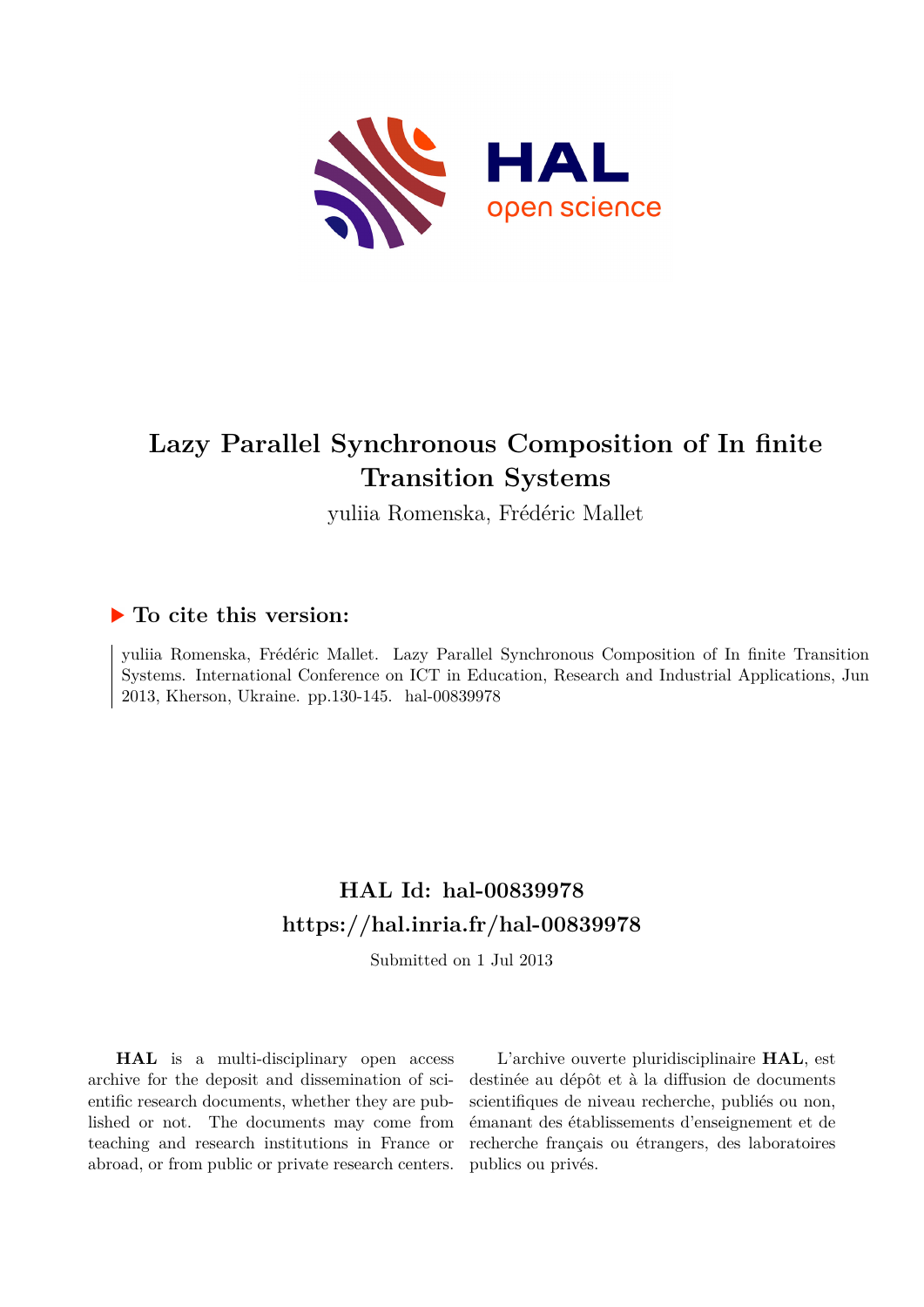# Lazy Parallel Synchronous Composition of Infinite Transition Systems

Yuliia Romenska, Frédéric Mallet

Universit´e Nice Sophia-Antipolis Aoste Team Project (INRIA/I3S), Sophia Antipolis Yuliia.Romenska@inria.fr, Frederic.Mallet@unice.fr

Abstract. Embedded System Design is becoming a field of choice for Model-Driven Engineering techniques. On the engineering side, models bring an abstraction of the code that can then be generated (and regenerated) at will. On the semantic side, they bring a reasoning framework to guarantee or verify properties on the generated code. We focus here on the Clock Constraint Specification Language, initially defined as a companion language of the UML Profile for MARTE. More specifically, we define a state-based representation of ccsl operators. To deal with unbounded operators, we propose to use lazy evaluation to represent intentionally infinite transition systems. We provide an algorithm to make the synchronized product of such transition systems and we study its complexity. Even though the transition systems are infinite, the result of the composition may become finite, in which case the (semi)algorithm terminates and exhaustive analysis becomes possible.

Keywords. Multiform logical time, synchronized product, lazy evaluation, MARTE CCSL.

Key terms. FormalMethod, VerificationProcess, MathematicalModel, SpecificationProcess.

# 1 Introduction. Context and Goal of the Project

In the model-driven approach to embedded system engineering, application and architecture models are developed and refined concurrently, and then associated by allocation relationships. The representation of requirements and constraints in this context becomes itself an important issue, as they guide the search for optimal solutions inside the range of possible allocations. One of the important aspects of embedded system modeling is to capture the functional and nonfunctional requirements as well as the constraints (functional and non-functional) imposed by the execution platform through the allocation.

Multiform logical time is a flexible notion of time suitable for both functional and extra-functional properties that supports an iterative refinement process. Logical time considers time bases that can be generated from sequences of events not necessarily regular in physical time (as the usual meaning suggest). Some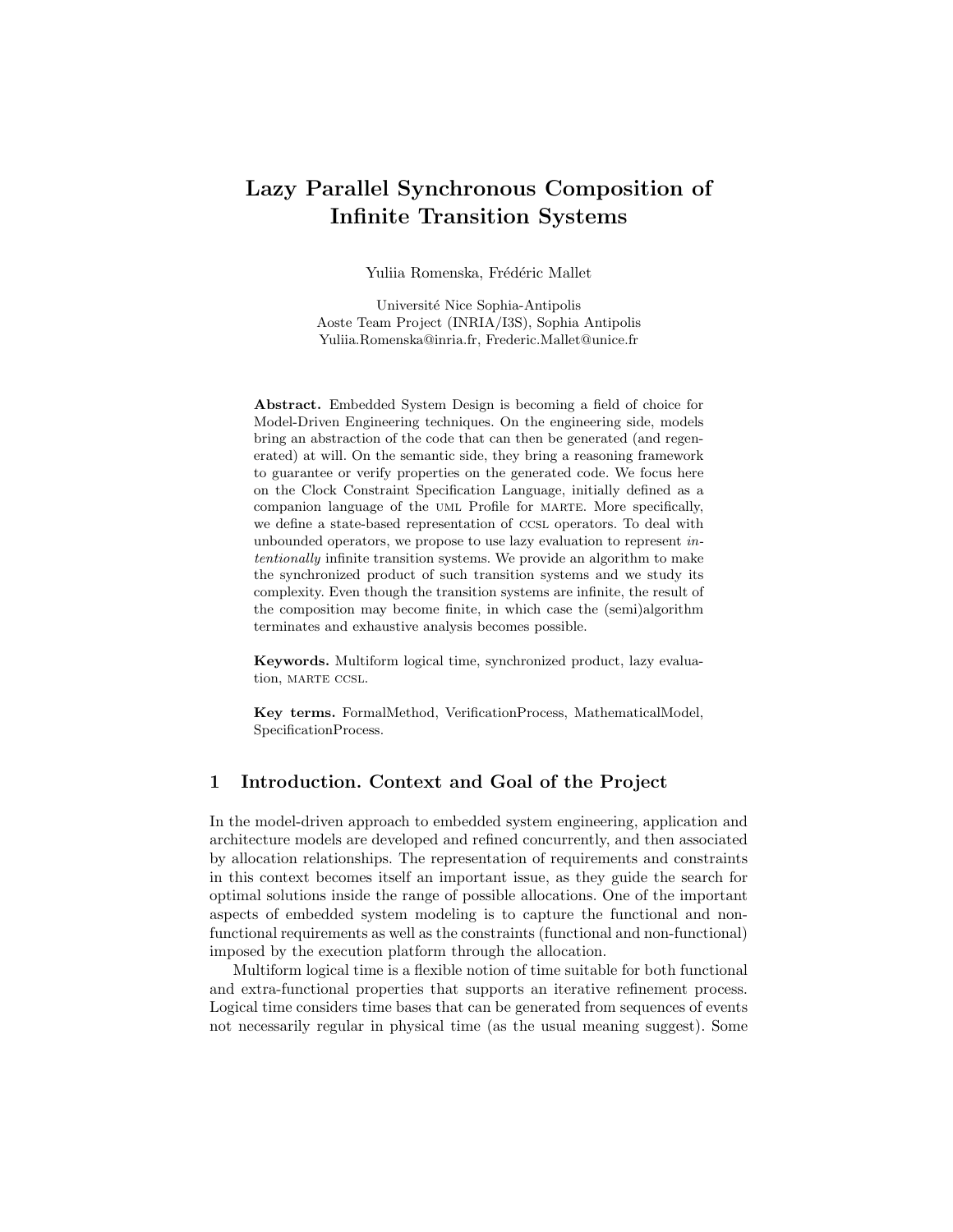of the essence of multiform logical time was captured and encapsulated into a dedicated language called the Clock Constraint Specification Language (ccsl) [1, 2]. ccsl was initially defined as a companion language of the uml profile for Modeling and Analysis of Real-Time and Embedded systems (MARTE) [3].

ccsl has arisen from different models in an attempt to abstract away the data and the algorithm and to focus on events and control. Even though ccsl was initially defined as the time model of the UML profile for MARTE, it has now become a full fledged domain-specific modeling language for capturing chronological, causal and timed relationships and is now developed independently. It combines constructs from the general net theory and from the synchronous languages [4]. It is based on the notion of clocks which is a general name to denote a totally ordered sequence of event occurrences. It defines a set of clock relations and expressions. Some ccsl operators are bounded, others are unbounded. The bounded operators can be represented with finite Boolean transition systems. Unbounded operators require a specific symbolic representation.

Until then, the clock calculus on CCSL specification was performed step by step up to a predefined number of steps. This work is an attempt to support exhaustive analysis of ccsl specification. When ccsl operators are represented as transition systems, their composition is the synchronized product of the transition systems. However, this causes termination problems when the transition systems have an infinite number of states. In this paper, an algorithm for the parallel execution of automata representing ccsl operators is proposed. It has been implemented in a prototype tool. This algorithm supports ccsl unbounded operators. The infinite data structure is unfolded on demand using a lazy evaluation technique. This is a significant evolution on previous verification techniques for ccsl [5,6] that were only considering a subset of operators a priori bounded.

# 2 Contribution

The main contribution is to propose an encoding based on lazy evaluation to represent ccsl unbounded operators. The second contribution is to propose an algorithm to build the synchronized product of such automata. The (semi)algorithm terminates when the composition of unbounded automata becomes bounded.

In this work, the main operators of the clock constraint language were considered. For each basic expression and each relations of the kernel language, a transition system is proposed. Each transition is labeled by the set of clocks that must tick for the transition to be taken. Clocks can stall, tick or be dead. When a clock is dead, it cannot tick anymore. A path in the automaton is then an infinite word on the alphabet of powersets of clock names.

The automata representing the unbounded ccsl operators consist of an infinite number of states and therefore transitions (even though each state has a finite number of outgoing transitions). For those operators, the lazy evaluation technique was applied. It allows postponing the construction of the state of an unbounded automaton to the moment when it is actually needed. In very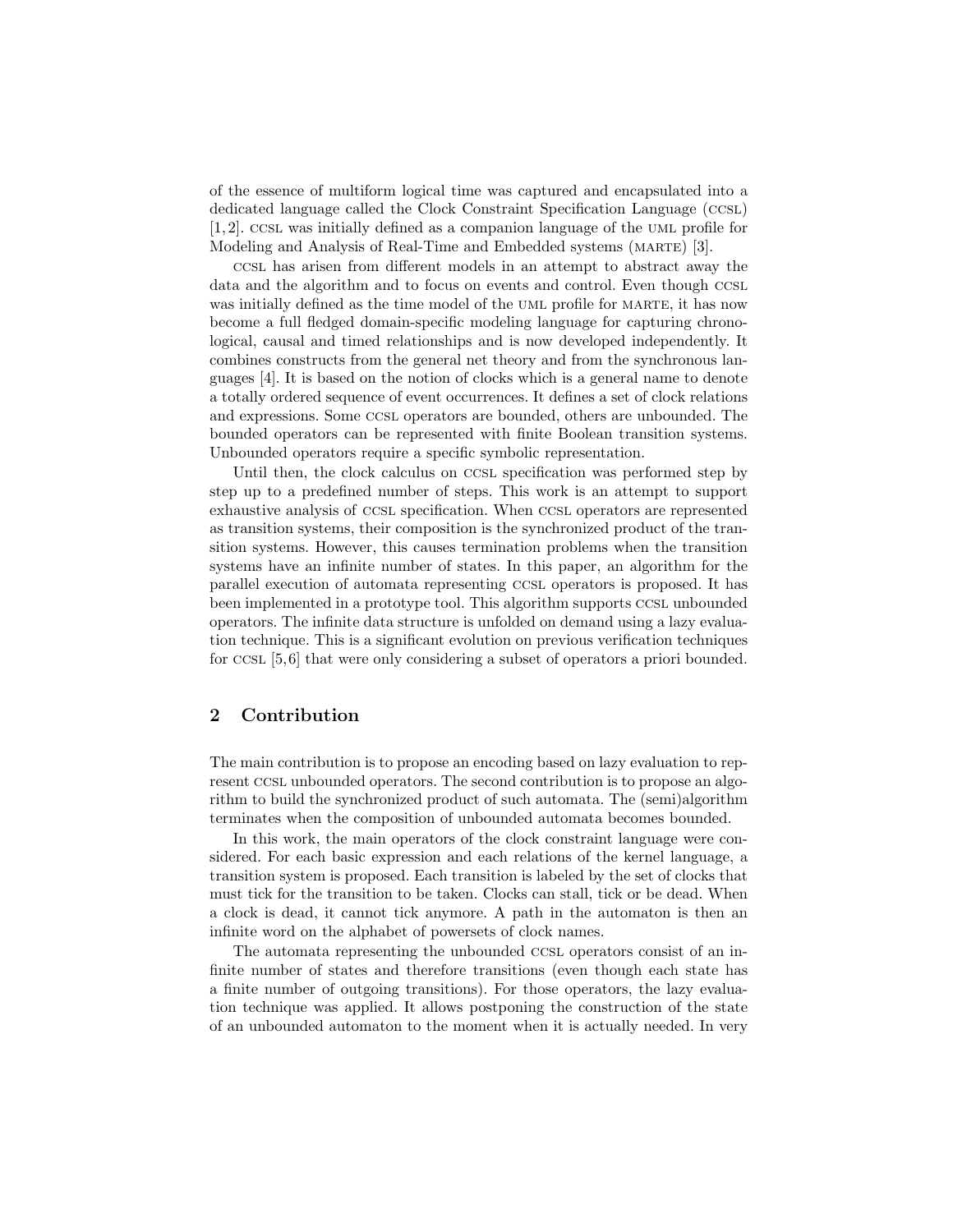frequent cases, the specification becomes bounded and the intentional infinite representation is never actually expanded.

On these transition systems, we apply the classical synchronized product of transition systems [7]. In the worst case (when automata are independent) the composition is very costly, exponential in the number of clocks. In some (frequent) cases, the cost of composition is much better, even though we have not identified yet the exact cases where the composition is tractable.

# 3 Related work and inspirations

#### 3.1 Timed automata

The formalism of timed automata [8] has been designed to allow the specification and verification of real-time systems. It extends the concept of finite  $\omega$ -automata by establishing time constraints. One of the main notions of the timed automata theory is a clock (not to be confused with the notion of clocks introduced in ccsl). In a timed transition table the selection of the next state depends on an input symbol and the time reading of the symbol. For this purpose each transition table is associated with the set of real-valued clocks. A clock can be set to zero simultaneously with the execution of one of the transition. At any instant the values of such clocks are equal to the time elapsed since the last time they were reset. The transition can be executed only if the value of the clock satisfies the constraint associated with this transition. Therefore in the theory of the timed automata a clock is an entity intended for determination of time which elapsed since the last execution of the transition and the setting the value of the clock to zero.

To answer the question if this formalism can be applied for representation of the ccsl language basic constructions, the definition of a clock in ccsl time model must be considered. In terms of ccsl time model a clock is a set of ordered instants. Each clock has a lifetime limited by birth and death instants. Formally, a *Clock c* is a tuple  $(\mathcal{I}_c, \prec_c, c^\uparrow, c^\downarrow, \equiv_{c\downarrow})$  where  $\mathcal{I}_c$  is a sequence of instants (it can be infinite),  $c^{\uparrow}, c^{\downarrow}$  are birth and death instants respectively such that  $\mathcal{I}_c \cap \{c^{\uparrow}, c^{\downarrow}\} = \emptyset$ ,  $\equiv_{c\downarrow}$  is a coincidence relation and  $\prec_c$  is an order relation on  $\mathcal{I}_c \cup \{c \uparrow, c \downarrow\}$ . All instants of clocks are strictly ordered, the birth instant precedes all the other instants of the clock and every instant precedes the death. If the set of instants  $\mathcal{I}_c$  is infinite then the death instant is not necessary.  $\mathcal{I}_c$ represents the occurrences or ticks of the clock c.

Thus we can see that the notions of clock in the terms of timed automata formal model and the clock constraint specification language are radically different. Timed Automata, clocks captured physical real-valued time properties, whose value is within a dense time interval. All time clocks evolve at the same rate (without drift). In CCSL, clocks represent logical time properties. The unbounded nature precisely comes from the relative (unbounded) drifts between the clocks that evolve at their own independent rhythm.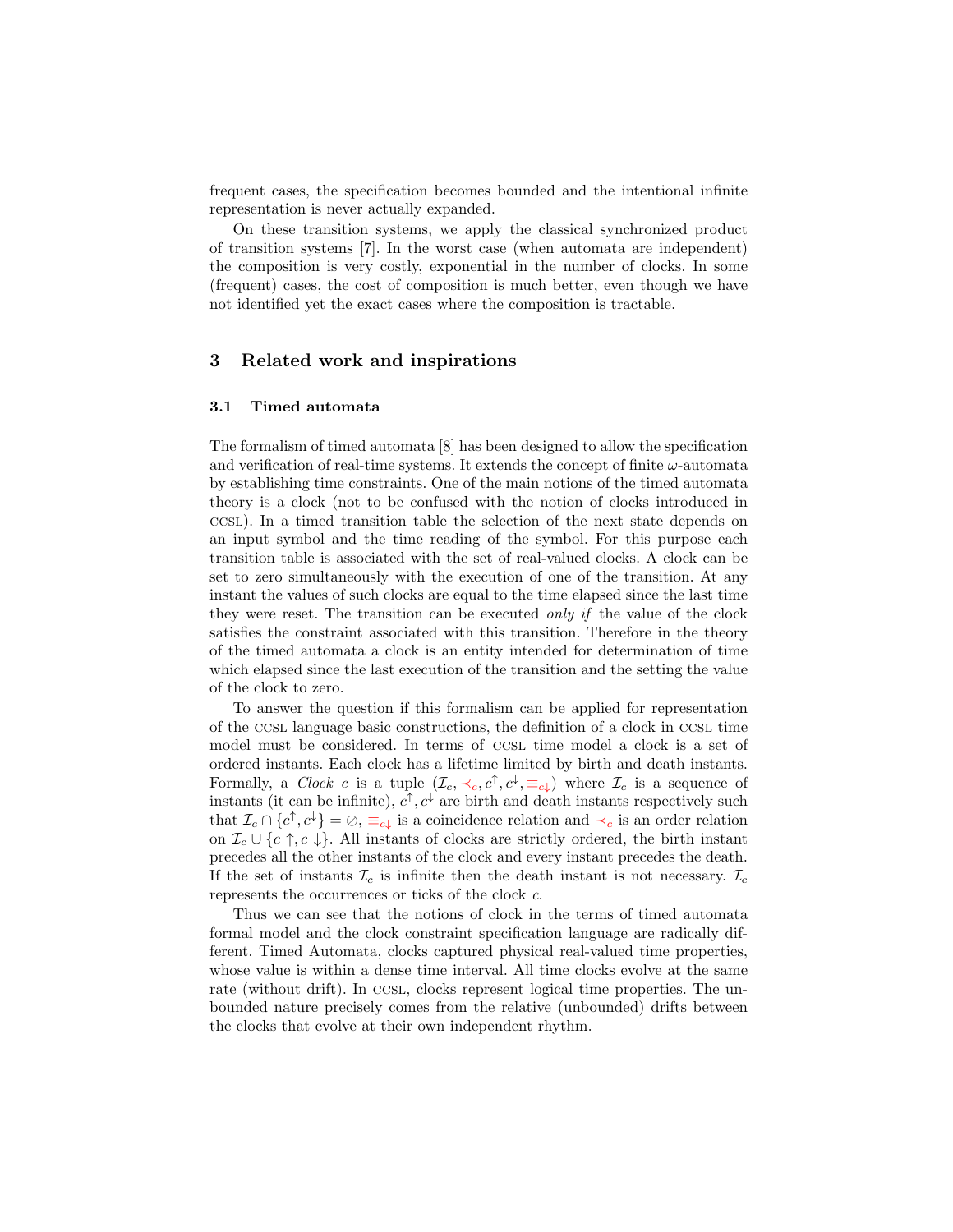#### 3.2 Synchronous Data Flow, Marked Graphs

Synchronous Data Flow (SDF) [9, 10] is a special case of the dataflow model of computation. Its main characteristic is that the flow of control is completely predictable at compile time. The main components of SDF are the actors, tokens, and arcs. Production and consumption of tokens by actors allow modeling of relative rates of events. In synchronous dataflow numbers of consumed and produced tokens are constant throughout the execution. To avoid the overflow of resources and to maintain a balanced system, the scheduler must fire the source and destination components at different rates. Such systems can then be used to capture the relative drift between ccsl clocks.

Safety analysis on SDF graphs is a way to determine whether the system remains bounded or not. Such techniques could be used to study boundness issues for ccsl specifications. However, this is not the concern of this paper. We assume that the composition is bounded and propose an algorithm to build the synchronized product.

#### 3.3 Synchronized Product of Transition Systems

When ccsl operators are expressed as transition systems, their parallel composition simply is the synchronized product of the transition systems [7, 11, 12]. Synchronization vectors are used to decide which transition systems must synchronize on which transitions. Synchronization vectors allows the specification of purely asynchronous compositions (where only one single system is fired at each step) to purely synchronous compositions (where all the automata must fire one transition at each step), and all the intermediate synchronization schemes. The main difference here is that the number of states may be infinite and we use lazy evaluation to dynamically expand the states whenever they are required to build a new composite state. The composition algorithm terminates only when the synchronized product becomes finite. In [13], there was an initial attempt to build the synchronized product of unbounded ccsl operators. In that work, the automata were folded using extended automata (with unbounded integer variables) rather than lazy evaluation. Therefore, the algorithm to compute the synchronized product was always guaranteed to terminate. However, deciding whether the result was finite or not would then require using integer linear programming techniques.

### 4 The Clock Constraint Specification Language

This section briefly introduces the logical time model of the Clock Constraint Specification Language (ccsl). A technical report [1] describes the syntax and the semantics of a kernel set of ccsl constraints.

A clock c is a totally ordered set of instants,  $I_c$ . In the following, i and  $j$  are instants. A time structure is a set of clocks  $C$  and a set of relations on instants  $I = \bigcup_{c \in C} I_C$ . CCSL considers two kinds of relations: causal and temporal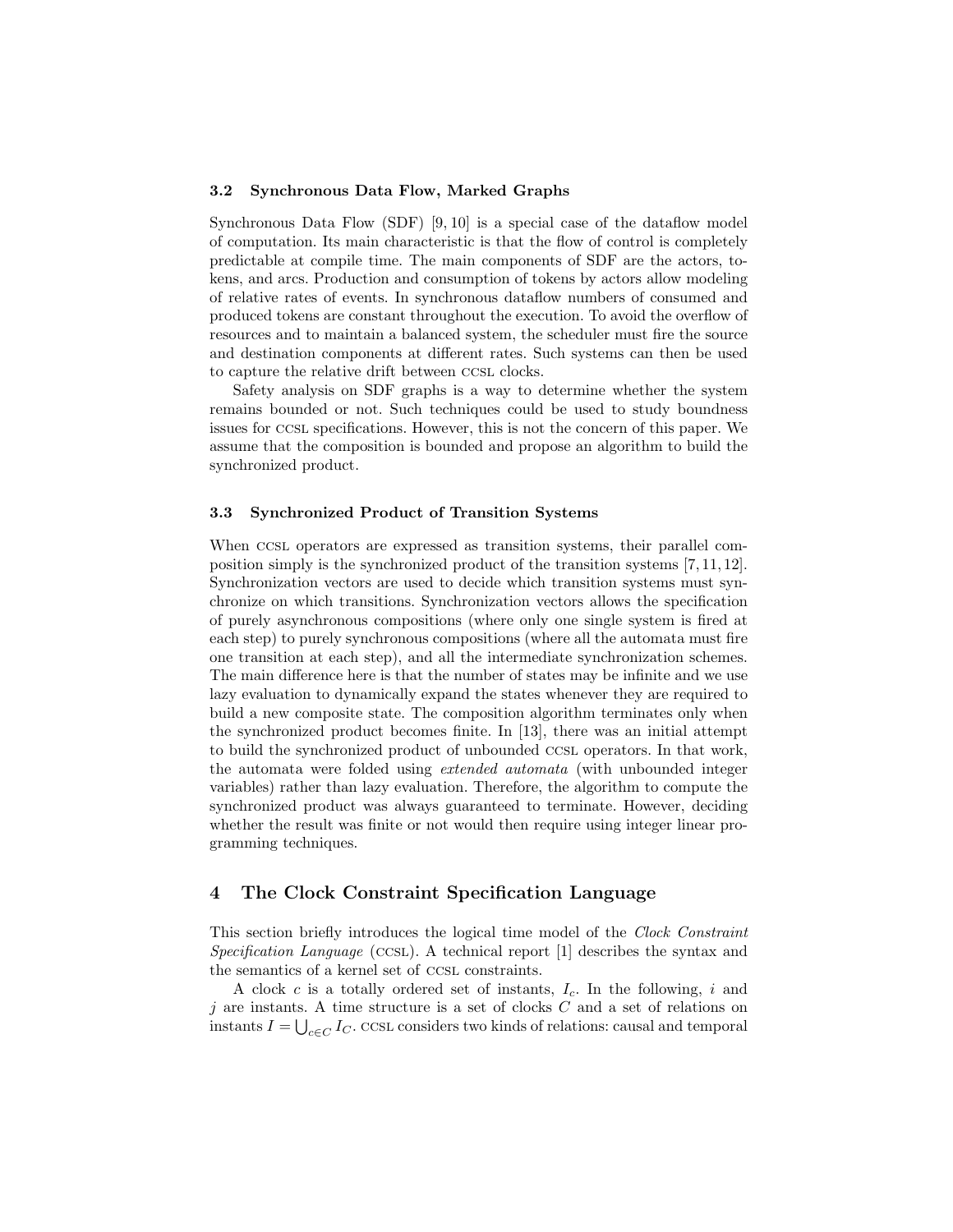ones. The basic causal relation is causality/dependency, a binary relation on  $I \preccurlyeq \subset I \times I$ .  $i \preccurlyeq j$  means i causes j or j depends on i.  $\preccurlyeq$  is a pre-order on I, i.e., it is reflexive and transitive. The basic temporal relations are precedence  $(\prec)$ , coincidence  $(\equiv)$ , and exclusion  $(\#)$ , three binary relations on I. For any pair of instants  $(i, j) \in I \times I$  in a time structure,  $i \prec j$  means that the only acceptable execution traces are those where i occurs strictly before j (i precedes j).  $\prec$  is transitive and asymmetric (reflexive and asymmetric).  $i \equiv j$  imposes instants i and  $j$  to be coincident, i.e., they must occur at the same execution step, both of them or none of them.  $\equiv$  is an equivalence relation, i.e., it is reflexive, symmetric and transitive.  $i \# j$  forbids the coincidence of the two instants, i.e., they cannot occur at the same execution step.  $\#$  is irreflexive and symmetric. A consistency rule is enforced between causal and temporal relations.  $i \preccurlyeq j$  can be refined either as  $i\pi j$  or  $i \equiv j$ , but j can never precede i. We consider here discrete sets of instants only, so that the instants of a clock can be indexed by natural numbers. For a clock  $c \in C$ , and for any  $k \in N_{>0}$ ,  $c[k]$  denotes the  $k^{th}$  instant of c.

Specifying a full time structure using only instant relations is not realistic since clocks are usually infinite sets of instants. Thus, an enumerative specification of instant relations is forbidden. The Clock Constraint Specification Language (ccsl) defines a set of time patterns between clocks that apply to infinitely many instant relations.

# 4.1 The kernel relations

Table 1 gives a full list of the basic clock relations provided in the CCSL kernel. For each of them the automaton was built. It is supposed that the automaton can fire only if one of the participant clocks in ccsl operator ticks.

| Ref            | Name              | Kind of relation        | Notation                  |
|----------------|-------------------|-------------------------|---------------------------|
| R1             | Subclocking       | Synchronous             | 1 <i>b</i>                |
| R <sub>2</sub> | Coincidence       | Synchronous             | $=  b $                   |
| R3             | Precedence        | Asynchronous, unbounded | $\cdot$ 1 $b$<br>$\alpha$ |
| $\bf{R}$       | Strict Precedence | Asynchronous, unbounded | $\mathsf{L} b$            |
| <b>R5</b>      | Exclusion         | Asynchronous            | $^{\#}$<br>b<br>$\it{a}$  |

**Table 1.** Basic relations defined in the CCSL kernel ( $a$  and  $b$  are clocks, not instants).

**Coincidence** According to the considered relation the clocks  $a$  and  $b$  always tick simultaneously  $(a \equiv b)$ , it is defined as  $(\forall k \in \mathbb{N}^*)(a[k] \equiv b[k])$ .

**Subclocking**  $a \subset b$  defines a as being a subclock of its superclock b. Every instant of the subclock occurs synchronously with one of the instants of the superclock:  $(\forall k \in \mathbb{N}^*) (\exists i \in \mathbb{N}^*) (a[k] \equiv b[i]).$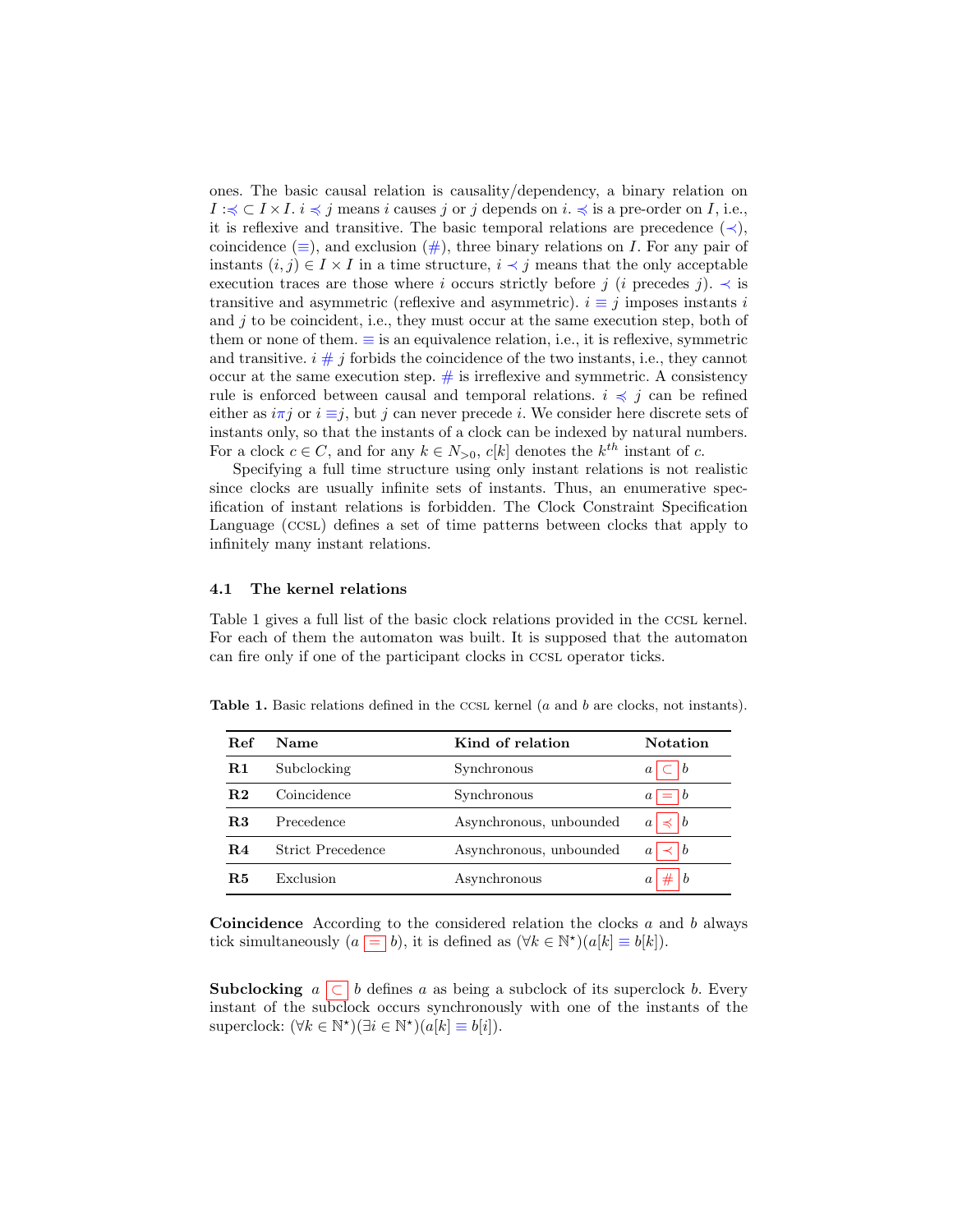**Exclusion**  $a \neq b$ . The clocks connected with this relation cannot have coincidence instants:  $(\forall k \in \mathbb{N}^*) (\forall i \in \mathbb{N}^*) (a[k] \# b[i]).$ 

**Precedence**  $a \leq b$  is the index-dependent relation. This operator is unbounded. Every instant of clock  $a$  has to precede the instant of clock  $b$  with the same index  $(\forall k \in \mathbb{N}^*) (a[k] \prec b[k])$ .

**Strict Precedence**  $a \mid \prec b$ . This relation is a severer version of the previous one in the sense that the instants of the clocks  $a, b$  with the same indices cannot be equal:  $(\forall k \in \mathbb{N}^*)(a[k] \preccurlyeq b[k])$ .

#### 4.2 The kernel expressions

A ccsl specification consists of clock declarations and conjunctions of clock relations between clock expressions. A clock expression defines a set of new clocks from existing ones. Most expressions deterministically define one single clock. Table 2 gives a list of the CCSL kernel expressions.

|                         | Ref Name             | Kind of expression | Notation                | Textual form        |
|-------------------------|----------------------|--------------------|-------------------------|---------------------|
| E1.                     | Inf                  | Mixed, unbounded   | $a \wedge b$            | $a$ qlb $b$         |
| $\boldsymbol{{\rm E}2}$ | Sup                  | Mixed, unbounded   | $a \vee b$              | a lub b             |
| E3                      | Defer                | Mixed              | $a(n s) \rightarrow b$  | a deferred b for ns |
| E4                      | Sampling             | Mixed              | $a \mapsto b$           | a sampling b        |
| E5                      | Strict sampling      | Mixed              | $a \rightarrow b$       | a strictlySampled b |
| E6                      | Intersection         | Synchronous        | $a * b$                 | a clockInter b      |
| E7                      | Union                | Synchronous        | $a + b$                 | a clockUnion b      |
| E8                      | Concatenation        | Synchronous        | $a \bullet b$           | a followedBy b      |
| E9                      | Waiting              | Synchronous        | $a \nightharpoonup_n b$ | a wait n b          |
| E10                     | Preemption<br>(UpTo) | Synchronous        | $a \not b$              | a upto b            |

Table 2. Basic expressions defined in the CCSL kernel.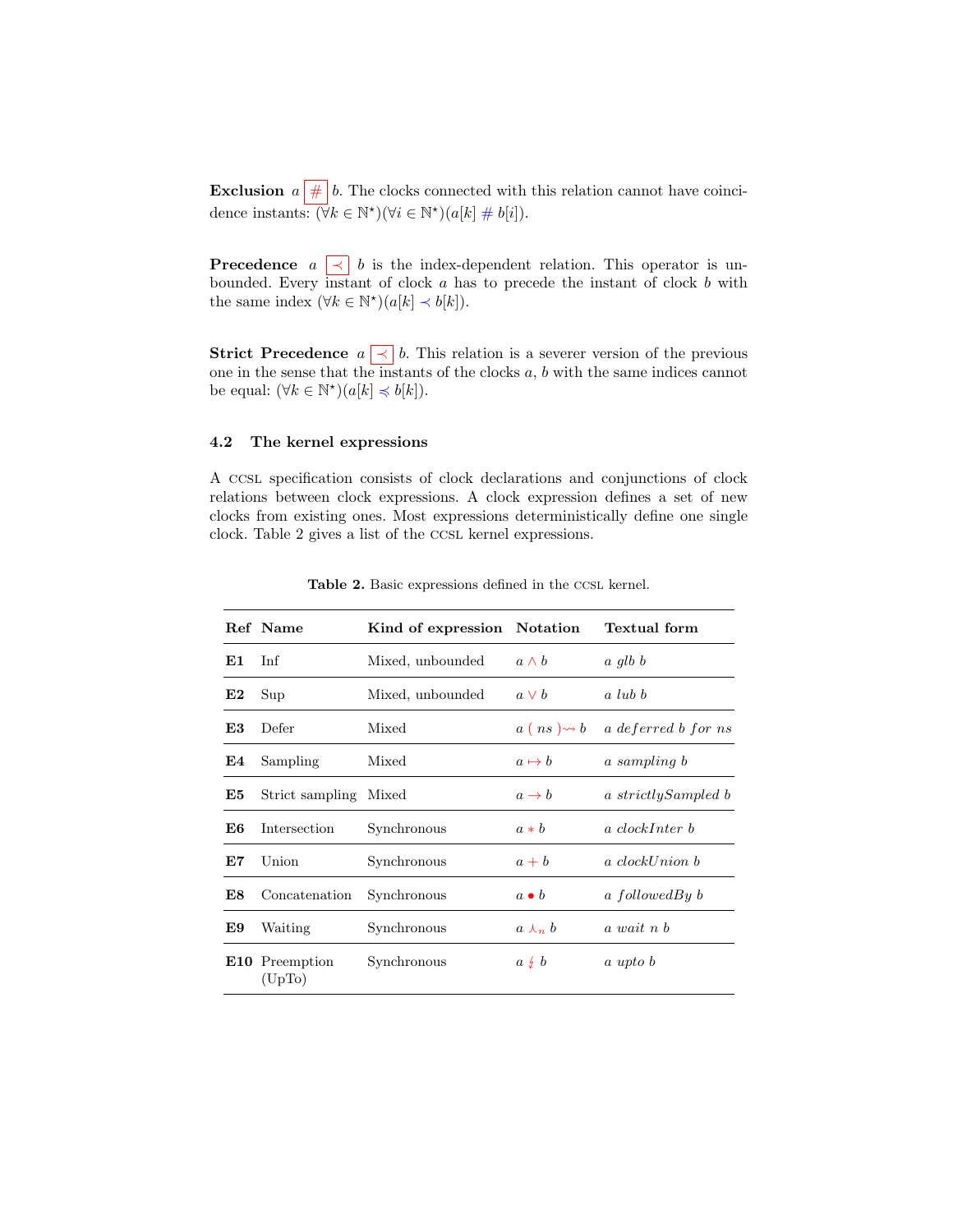**Sampling**  $a \mapsto b$ . The sampling expression ticks in coincidence with the tick of the base clock immediately following a tick of the trigger clock and after it dies. In the considered case, the trigger clock is  $b$  and the base clock is  $a$ . The textual syntax of this expression is represented as  $c = a$  sampling b. In Figure 1 the automaton is given, where input symbol  $c$  is equal to the result clock of the expression. The notation  $\{a, b, c\}$  denotes that the automaton remains in state  $s_2$  if a, b and c tick all together simultaneously. if b and c tick simultaneously without a then, the automaton goes back to state  $s_1$ . If a ticks alone, it stays in s2. All other cases are forbidden by the semantics of the operator.



Fig. 1. The automaton for sampling expression

**Strict Sampling**  $a \rightarrow b$ . The expression is a strict version of the previous one where c is emitted when the automaton is in state  $s_1$ , and a and b tick simultaneously.

**Waiting**  $a \nightharpoonup_n b$ . The resulting clock ticks only once after a special number given as a parameter of the base clock, and then the resulting clock dies.  $c = a$ wait n b, where n is a given parameter (it is a natural number).

**Preemption (UpTo)**  $a \not b$ . The resulting clock ticks in coincidence with a, it dies as soon as b starts to tick:  $c = a$  upto b.

Union This expression is non-terminating and index-independent. Its result is a clock with set of instants which is a union of the instants sets of the clocksparameters that participate in the expression:  $c = a + b$ .

Intersection The result of this index-independent expression is the clock which ticks each time when the clocks-parameters tick simultaneously:  $c = a * b$ .

**Concatenation**  $a \cdot b$ . The expression is terminating. The resulting clock ticks in coincidence with the first clock-parameter  $a$ . After death of  $a$  it starts to tick in coincidence with the second clock-parameter  $b$ . It should be noted that this expression is valid only if the first clock eventually dies, i.e.  $a \downarrow$  is specified.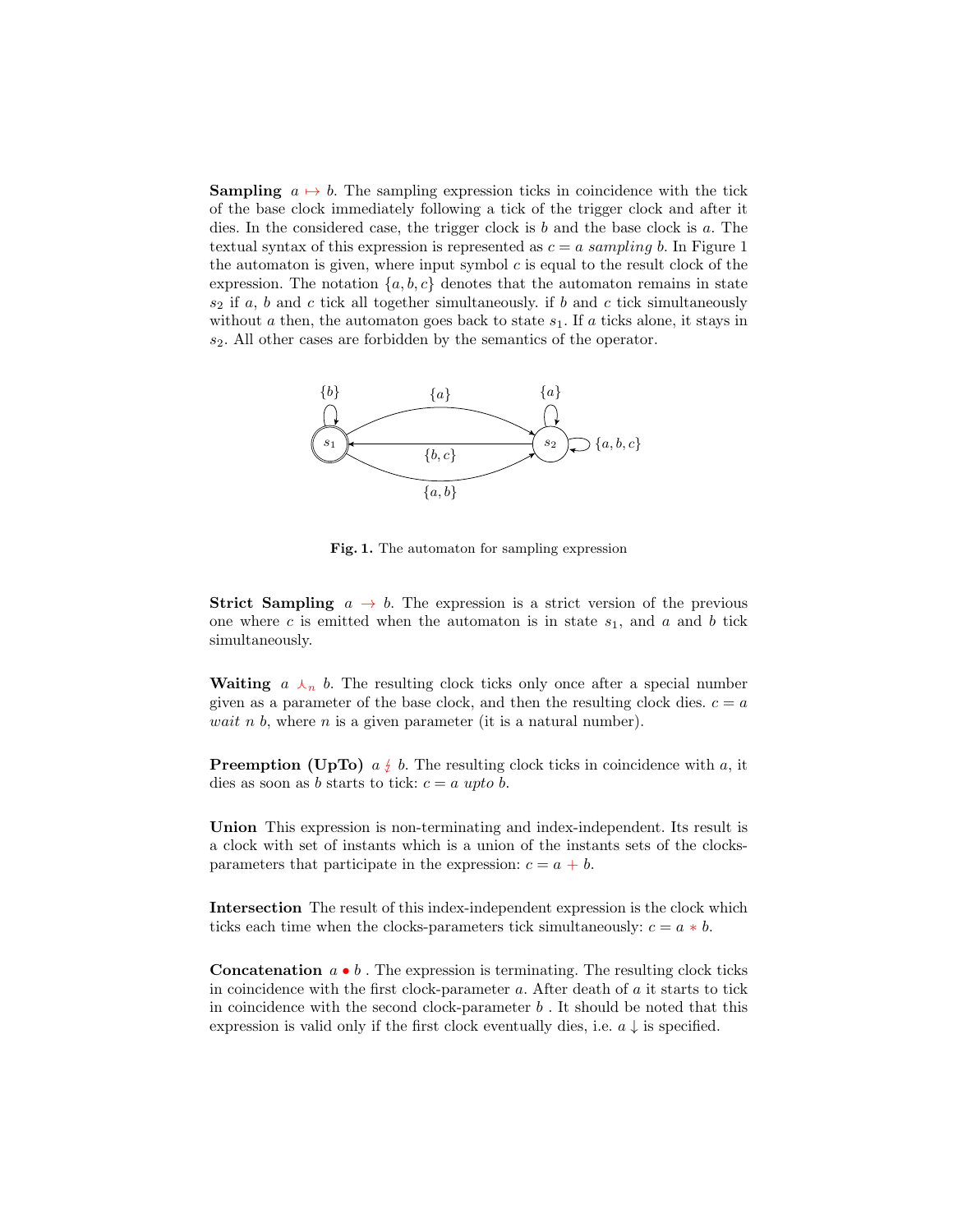**Defer (Delay)** a (*ns*) $\rightsquigarrow$ *b*. The parameter of the expression are a (the base clock), b (the delay clock) and ns that represents a sequence of elements from  $\mathbb{N}_{>0}$ . The sequence of the natural numbers can have an infinite part. Let  $ns[i]$  be the  $i^{th}$  element of the sequence. We assume that if  $i \geqslant 0$  then ns has an infinite part, if  $0 \leq i \leq p$  there are p elements in the sequence. Every tick of the base clock starts up the counter for respective element of the sequence. For every tick of the delay clock the relative counter is decreased. When the counter reaches 1 the respective instant of clock b occurs. The textual form of the expression is  $c = a \, \text{deferred} \, b \, \text{for} \, ns.$ 

Sup  $a \vee b$ . The expression is index-dependent. The expression  $a \vee b$  defines a clock that is slower than both a and b and whose  $k^{th}$  tick is coincident with the later of the  $k^{th}$  ticks of a and b. The formal definition is presented as:  $(a \leq (a \vee b))(b \leq (a \vee b))(b \leq C): (a \leq c) \& (b \leq c) \Rightarrow ((a \vee b) \leq c).$  This is a typical example of unbounded transition system (with an infinite number of states).



Fig. 2. The automaton for sup expression

**Inf**  $a \wedge b$ . This is index-dependent and unbounded. It is the dual of the previous one. The result of the expression is the slowest of faster clocks. It means that the defined clock is faster than both  $a$  and  $b$ , the  $k^{th}$  tick of this clock occurs in coincidence with the earlier of the  $k^{th}$  ticks of both a and b.  $((a \wedge b) \preceq$ a)((a ∧ b)  $\leq b$ )( $\forall c \in C$ ) : (c  $\leq a$ )&(c  $\leq b$ )  $\Rightarrow$  (c  $\leq (a \wedge b)$ ) is the formal definition.

#### 4.3 Unbounded CCSL operators

Lazy evaluation or call-by-needed is an evaluation strategy that delays the evaluation of an expression until its value is actually needed. This approach allows construction of potentially infinite data structures and avoids repeated evaluations. To construct the algorithm of the parallel execution of several automata, it is necessary to have the possibility to work with infinite data structures (transition systems with an infinite number of states). Lazy evaluation provides the apparatus for this task. The ccsl has four basic unbounded operators which can be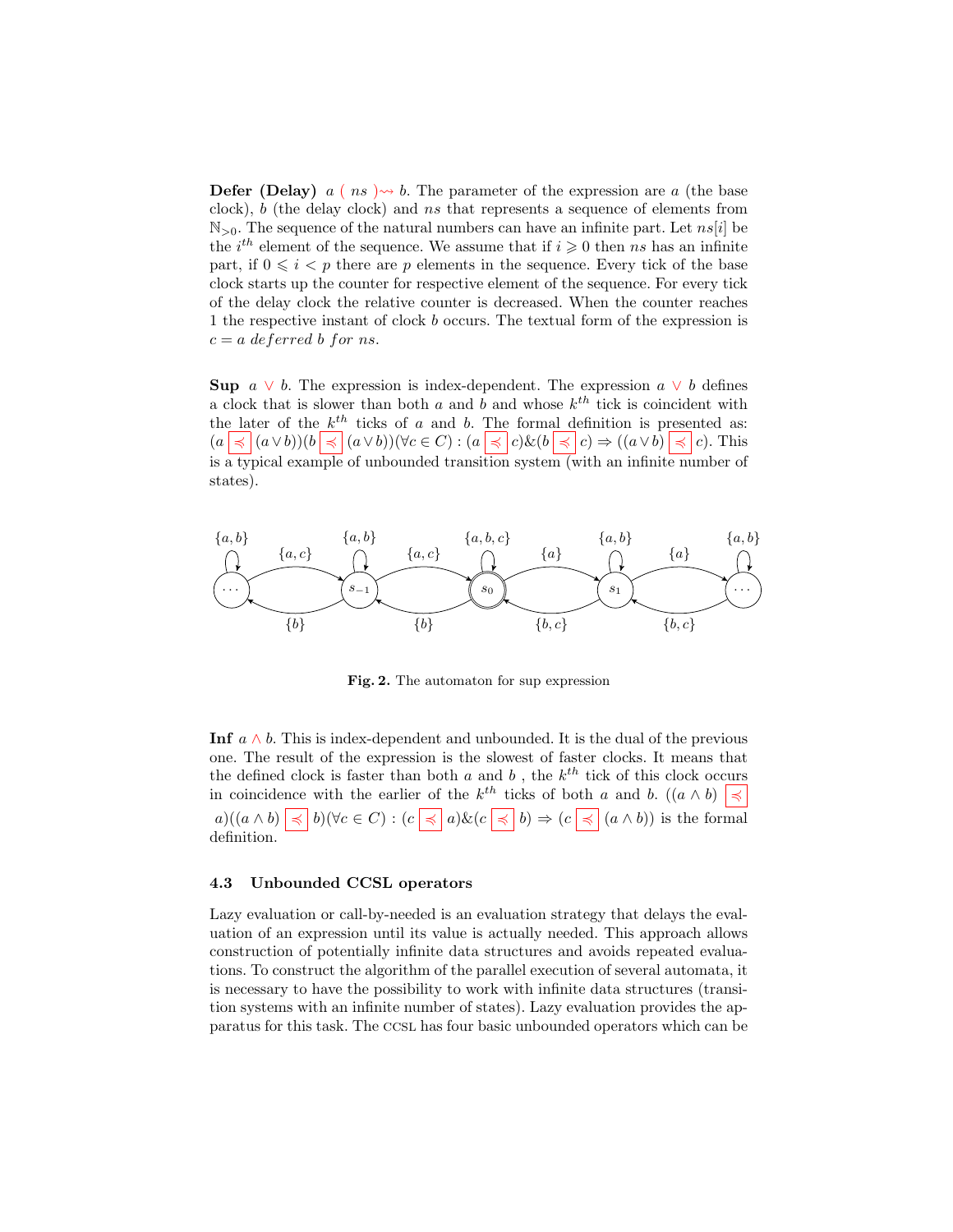represented as infinite automata: the precedence relation, the strict precedence relation, the inf expression (the fastest of slower clocks) and the sup expression (the slowest of faster clocks).

Example 1. Let us consider as an example the automaton for the strict precedence relation (Fig. 3).



Fig. 3. The automaton for strict precedence relation

If we only consider the possible outgoing transitions of each state, we can distinguish the initial state (0 on Fig. 3) from the other ones. In the initial state, only a can tick and must tick alone. In the other states, if a ticks alone, we must progress to the right (increasing an unbounded counter), if b ticks alone, we must go back to the left (decreasing the counter). If  $a$  and  $b$  tick simultaneously, we remain in the same state. We assume that each state has a default transition to itself, when nothing happens.

### 5 The synchronized product: an algorithm

We assume that the input for the algorithm is a given finite set of automata; each of them can be either finite or infinite. The output is the automaton that is the composition of the input ones. We denote the resulting automaton through the tuple  $R$ . Let us introduce the set  $St$  which is the set of all unconsidered states of the resulting automaton. At the beginning of the algorithm execution, the initial states of input automata are considered as the current ones. The first unconsidered state of the resulting automaton is the state formed from current ones. For each considered current state of input automata the set of available transitions from the given state is calculated. For all input symbols of each of the calculated transitions the consistent solution is computed, which is the set such that every original symbol is its subset. If the solution exists, the new state is calculated from the states of input automata, in which we can go on the appropriate input symbols that are the subset of the found solution. If the computed new state does not belong to  $St$ , it is added to the set of unconsidered states. The resulting automaton is completed by the new state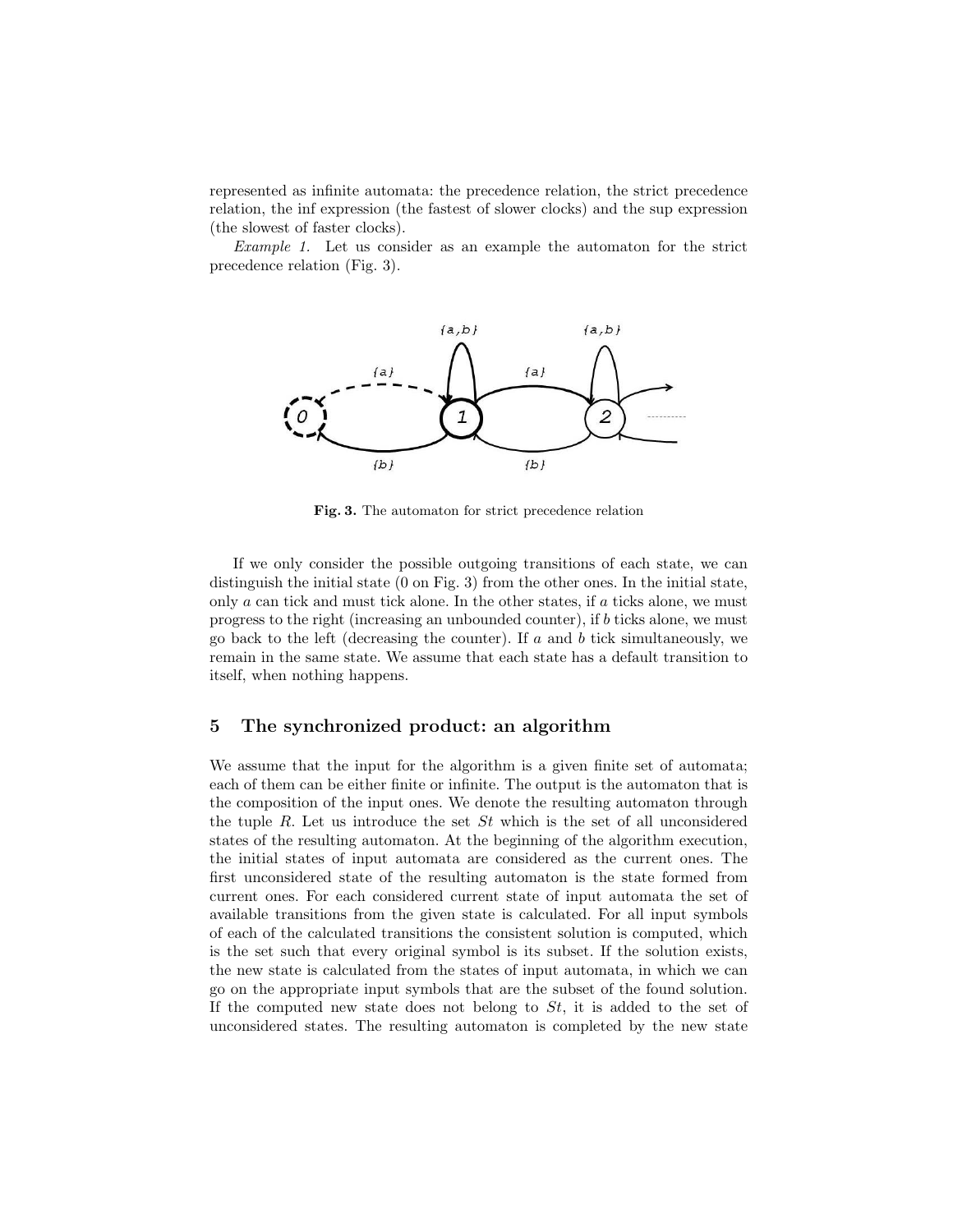and the appropriate transition, which has the input symbol that is equal to the respective solution. If the solution cannot be found, then we take a state from St, in the input automata the appropriate states are considered as current. The process is repeated while the set St is not empty.

#### 5.1 The Formal Definitions

We introduce the formal definitions that are used to describe the algorithm.

C is the (finite) set of clocks and  $-C$ — is its cardinality;

state :  $C \rightarrow StateDomain = \{STALL, TICK, DEAD\}$  that denotes the state of a clock.

 $A = \{A_i\}$ : the ordered set of input automata for the composition.

 $A_i = (C_i; S_i; I_i; moveOn_i; s_{i0} \in S_i; cur_i \in S_i; availTrans_i),$  where

 $C_i \subset C$ : the ordered set of clocks of the  $i^{th}$  automaton;

 $S_i$ : the set of states of the  $i^{th}$  automaton;

 $s_{i0} \in S_i$ : the initial state of the automaton;

 $moveOn_i: S_i \times 2^{C_i} \rightarrow S_i$  is the transition function;

 $cur_i \in S_i$ : the current considered state;

 $availTrans_i: S_i \rightarrow 2^{2^{C_i}}$ : gives a set of available configurations for a given state. The resulting composite automaton can be defined as follows:

 $R = (C; S_R; moveOn_R; s_{0R} \in S_R; cur_R \in S_R; availTrans_R),$  such that:  $C$ : the set of clocks of the composite automaton is equal to the set of global clocks;

 $S_R = \{s_R : s_R = (s_1, ..., s_{|A|}), s_i \in S_i, \forall i = 1...|A|\}$ : each element of the set of states of the resulting automaton consists of the states of input automata; the element of the considered composite state corresponds to the automaton with the same number;

 $moveOn_R: S_R \times 2^C \rightarrow S_R$  is the transition function for the resulting automaton;  $s_{0R} \in S_R$ : the initial state;

 $cur_R \in S_R$ : the current considered state;

 $availTrans_R: S_R \rightarrow 2^{2^C}$ : this function returns the set of input symbols for the available transitions of the composite automaton.

The set of found solutions is represented by the set  $SOL = \{sol : sol =$  $(st_1, ..., st_{|C|}), st_i \in \{STALL, TICK, DEAD\}, \forall i = 1...|C|\}.$ 

 $St = \{s_R : s_R \in S_R\}$  is the set of considered states of the resulting automaton.

 $Get : Set \rightarrow element, element \in Set:$  the function that returns an element of the given set.

 $Register: C \times \{1. |A|\} \rightarrow 2^C$ . This function returns an input symbol for the  $i<sup>th</sup>$  automaton based on the states of the global set clocks.

 $index: 2^C \times C \rightarrow \mathbb{N}$ , the position of a clock in an ordered set of clocks.

### 5.2 The Composition Algorithm

Global variables.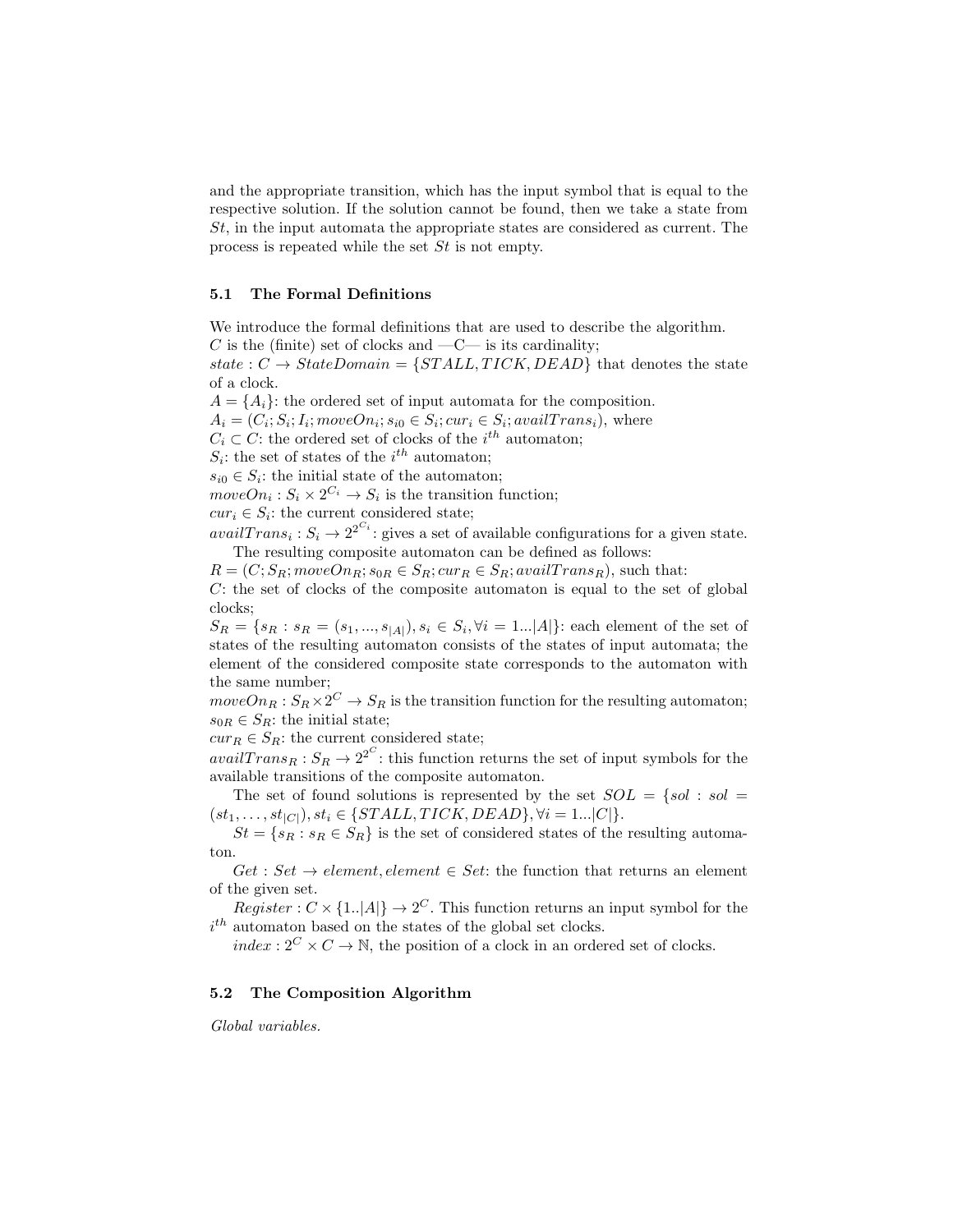```
indexTable:=0: indexTable \in \mathbb{N};
array StateDomain temp[]: \forall i \in \{0, ..., |C|-1\}, temp[i] \in StateDomain;
array StateDomain cur_sol[]: \forall i \in \{0, ..., |C|-1\}, cur_sol[i] \in StateDomain;
array StateDomain OptionsTable[][]: \forall j \ \in \{0, \ \ldots, \ |{\tt C}|-1\}, \ \forall i \ \in \{0, \ \ldots, \ 3^{|C|}-1\},OptionsTable[i][j] ∈ StateDomain;
array Boolean SolutionsTable[][]: \forall j \in \{0, \ \ldots, \ |{\texttt{A}}|-\texttt{1}\}, \ \forall {\texttt{i}} \in \{0, \ \ldots, \ 3^{|C|}-\texttt{1}\},SolutionsTable[i][j] \in {true, false};
cur_solution ∈ SOL
new_st_R \in S_R
```
The main purpose of the following function is to build the composite automaton from the given set of the input ones. It uses three other functions: buildSolutions(),  $getSolutions()$  and buildOptionsTable().

```
function composition(){
```
// the initial state is the cartesian product of all the initial states 1.  $s_{0R} := s_0^0 \times ... \times s_0^{|A|-1}$ ; St:={ $s_{0R}$ };

```
3. while(St\neq Ø){
```

```
4. \text{cur}_R: = \text{GetElement}(N);
```

```
5. SOL:=buildSolution(cur_R);
```

```
6. while(SOL\neq \emptyset){ //for each solution
7. cur_solution:=Get(SOL);
```

```
// set clocks to the appropriate states
8. for(k:=0; k<|C|; k:=k+1){ C[k]:=cur_solution[k]; }
```

```
//form a composite state from the states of the input automata in which
  // it is possible to go with the respective input sets
9. for(i:=0; i<|A|; i:=i+1){ new_st_i := moveOn(cur_i, Register(C,i)); }
```

```
// include the new created state if it is not yet included
```

```
10. if (new_st<sub>R</sub> \notin S<sub>R</sub>){
```

```
11. S_R := S_R \cup new\_st_R;
```

```
12. I_R:=I_R\cup \text{cur\_solution};13. }
```

```
//include the created state in the set of unconsidered states
14. if(new_st_R \notin St){ St:=St ∪ new_st_R; }
```

```
//set the current states to the previous positions
15. for(i:=0; i<|A|; i:=i+1){ cur_i:=cur_R[i];
```

```
16. SOL:=SOL\cur_solution;
17. }
```

```
18. N:=N\backslash cur_R;19. }
```

```
}
```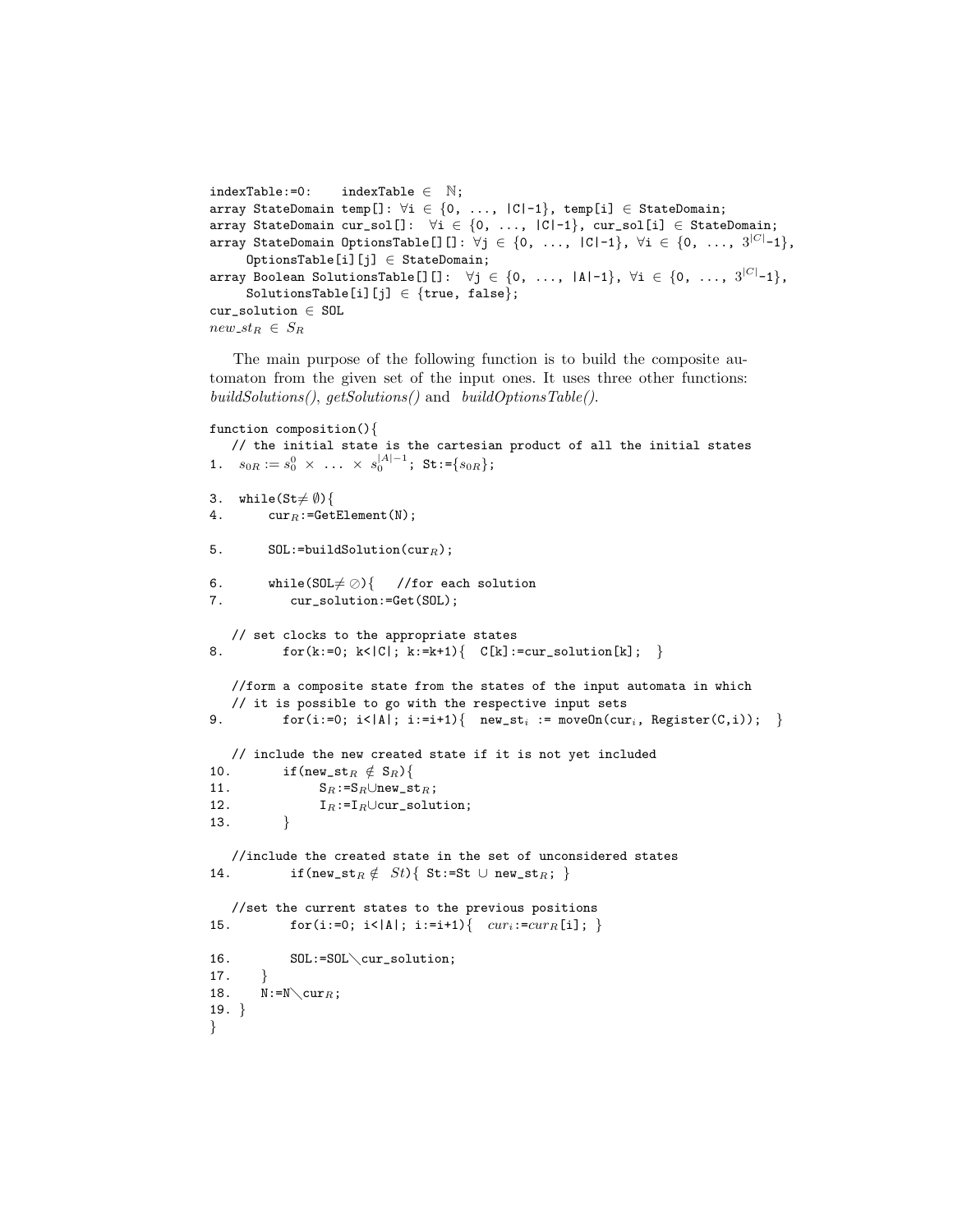The following function calculates the set of possible solutions. It builds a table of all options (OptionsTable) for the states of the clocks. The number of rows of this table is equal to  $3^{|C|}$ . The base is equal to three because all three possible states are considered (STALL, TICK, DEAD). The number of columns is equal to the number of the clocks in the global set. Also, the table for finding solutions is defined (*SolutionsTable*). The number of rows is equal to  $3^{|C|}$ , the number of columns corresponds to the number of input automata. If the input set defined in a row of OptionsTable is available for the input automaton, then the value of an element of SolutionsTable situated in the same row as the input set is set the value true. When the SolutionsTable is completed (all available input symbols of input automata have been considered), the function  $getSolutions()$  is invoked to find the set of solutions SOL using the data of SolutionsTable.

```
function buildSolutions(s_R){
20. buildOptionTable(0);
   //Initially there are no solutions
21. for(r:=0; r<3^{|C|}; r:=r+1){
22. for(i:=0; i<|A|; i:=i+1){ SolutionsTable[r][i]:=false; }
23. }
24. for(i:=0; i<|A|; i:=i+1){
   // receiving the set of input sets for all available transitions
   // of the current state of the appropriate i^{th}// automaton n is a number of available transitions
25.i^n := availTrans_i(s_R[i]);
   //assignment of the value true to an element of SolutionTable
26. for(k:=0; k<n; k:=k+1)\{ setMark(I_i^k) \}27.}
28. return getSolutions();
}
```
The function based on the values of the completed table of possible solutions (SolutionsTable) determines whether there are solutions.

```
function getSolutions(){
29. SOL:=∅;
       //for all the rows in SolutionsTable
30. for(r:=0; r<3^{|C|}; r:=r+1){
31. boolean isSolution:=true;
32. for(i:=0; i<|A|; i:=i+1)// if at least one value in the row of table is equal to false
  // (it means that the given input set is not available for one
  // of automata) then the corresponding row of OptionsTable
  // cannot be considered as solution
```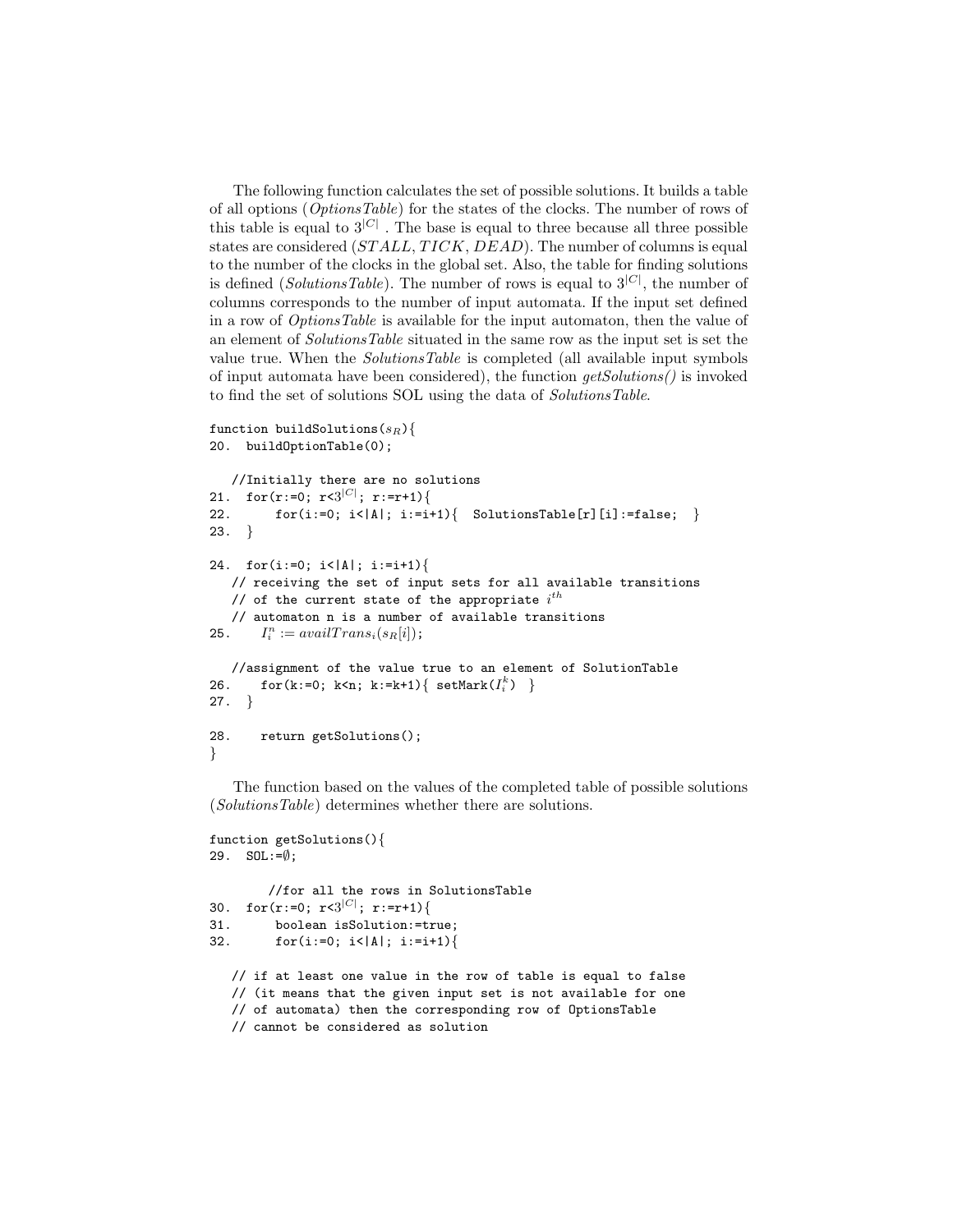```
33. if(SolutionsTable[r][i]==false) { isSolution:=false; }
34. if(isSolution){
35. for(k:=0; k<|C|; k:=k+1)36. cur_sol[k]:=OptionsTable[r][k];
37. }
38. SOL:=SOL ∪ cur_sol;
39. }
40. }
41. return SOL;
}
```
The function of building the table for all possible options (*OptionsTable*).

```
function buildOptionsTable(index){
42. if(index<0){
43. temp[index]:=STALL;
44. buildOptionsTable(index+1);
45. temp[index]:=TICK;
46. buildOptionsTable(index+1);
47. temp[index]:=DEAD;
48. buildOptionsTable(index+1);
49. } else{
50. for(k:=0; k<|C|; k++){
51. OptionsTable[indexOfTable][k]:=temp[k];
52. }
53. indexOfTable:=indexOfTable+1;
54. }
}
```
The following function assigns the value true to an element of SolutionsTable. The element corresponds to the current considered input set defined in the table OptionsTable

```
function setMark(I_i^k) \{55. for(r:=0; r<3^{|C|}; r:=r+1){
56. boolean isDifferent:=false;
57. for(p:=0; p<|I_i|; p:=p+1){
58. \qquad \qquad \quad \quad \text{if} \texttt{(OptionsTable[r][index(I^{k}_{i}[p])]} \neq \texttt{ } I^{k}_{i}[p]) \{ \}59. isDifferent:=true;
60. }
61. }
62. if(!isDifferent){
63. SolutionsTable[r][i]:=true;
64. }
65. }
}
```
### 5.3 The Time Complexity of the Algorithm

To determine the complexity of the composition algorithm, it is necessary to determine the time complexity of each of the used functions. Let us consider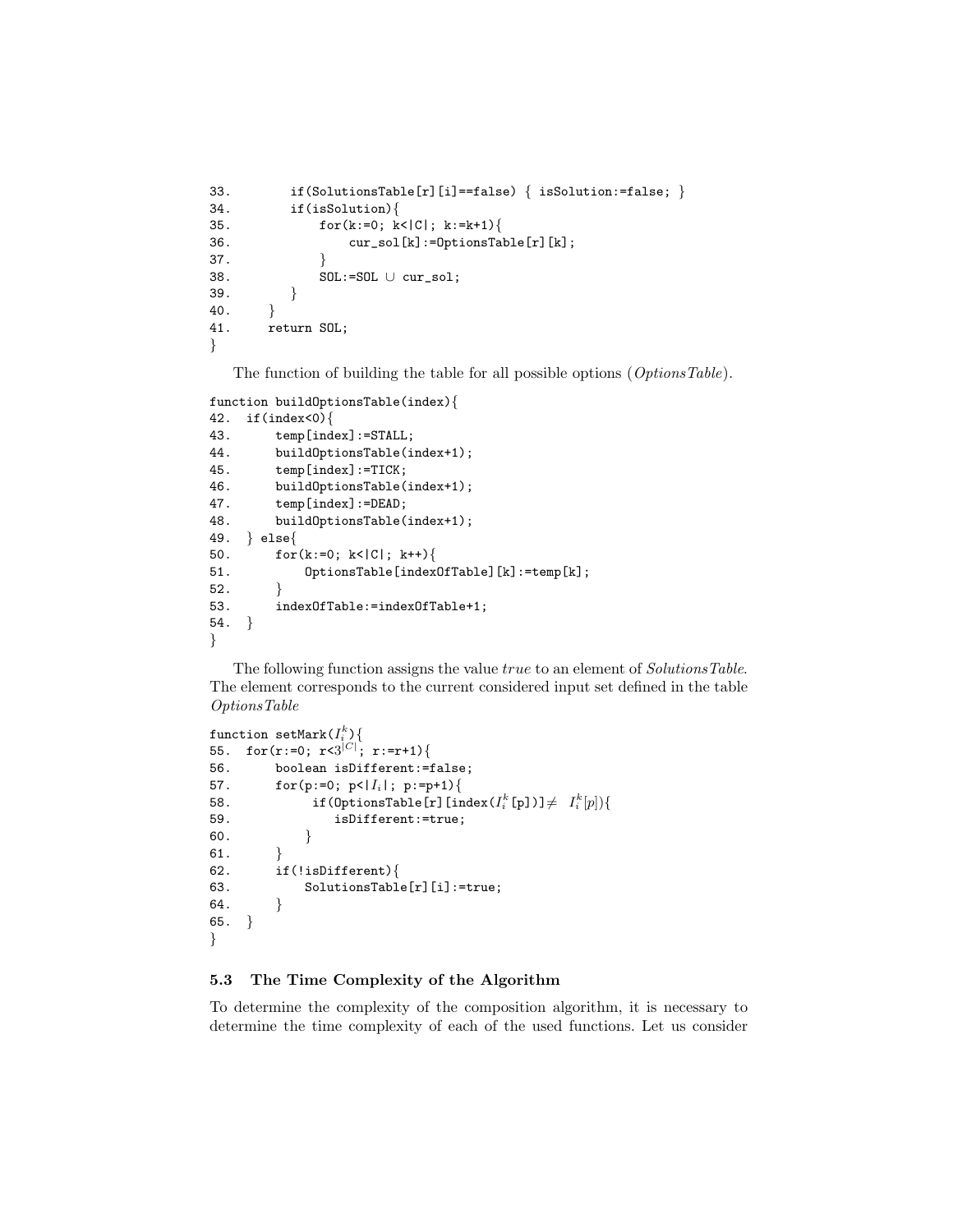the function  $buildOptionsTable()$  (lines 42-54). This function is recursive. The recursion depth is determined by the number of clocks in the global set. Thus, the time complexity is equal to  $3^{|C|}$ .

The function getSolutions() has two nested loops. The outer loop (lines 30-40) goes over all rows of the solution table. The number of iterations is equal to  $3^{|C|}$ . The nested loop (lines 32-39) is designed to examine the marked input sets placed in the same row of the corresponding table. Since the number of elements in the row is equal to the number of automata, the number of iterations is  $|A|$ . The complexity of the function given by the product is defined as  $3^{|C|} \times |A|$ .

The  $setMark()$  function is represented by two loops. The number of iterations of the outer (lines 55-65) is equal to  $3^{|C|}$ . The number of iterations of the inner loop (lines 57-60) is determined by the number of elements in the input set of the considered automaton. Because it is equal to the number of clocks involved in the execution of the relevant automaton, the number of repetitions is equal to  $|C_i|$ .

We define the complexity of the function for building the set of solutions  $buildSolutions()$ . The initialization phase (lines  $21-23$ ) is represented by two nested loops, the time complexity of its implementation is equal to  $3^{|C|} \times |A|$ . The process of the solutions table completion is presented by lines 24-27. The number of iterations of the outer (line 24-27) is equal to the number of input automata  $|A|$ . The number of the repetitions of the first inner loop operations depends on the number of elements which belong to the previously found set of input sets of the available transitions for the considered automaton. The size of the set is marked as  $n$ . The total time complexity of the function taking into account the previous results is equal to

$$
D := 3^{|C|} \times |A| + 3^{|C|} \times |A| + 3^{|C|} + |A| \times n \times 3^{|C|} \times |C_i| \tag{1}
$$

The complexity of the developed algorithm can be computed on the basis of our results. The initialization of the initial state of the resulting automaton requires |A| operations. The cycle through all the unconsidered (lines 3-19) composite states is determined by the number of elements in  $N$ , the number of iterations is equal to  $|St|$ . In this loop the considered earlier function for building solutions (line 5) is involved. Its complexity is defined as (1). To examine all built solutions, it is necessary to perform a number of iterations which is equal to the cardinal number of the set |SOL|. To assign to all clocks of the global set the corresponding states, it must be  $|C|$  operations (lines 8). To form a new composite state (line 9), it is performed  $|A|$  repetitions of the loop code. To reset the states of input automata, it is necessary to perform the number of iterations which is equal to the number of input automata. The formula expressing the time complexity of the algorithm is as follows:

$$
|A| + |St|(D + |SOL|(|C| + 2 \times |A|))
$$
\n(2)

Since we are considering the worst case in which all the expressions of the clock constraint specification language do not have common clocks, the value  $n$ which is equal to the number of all available transitions can be approximated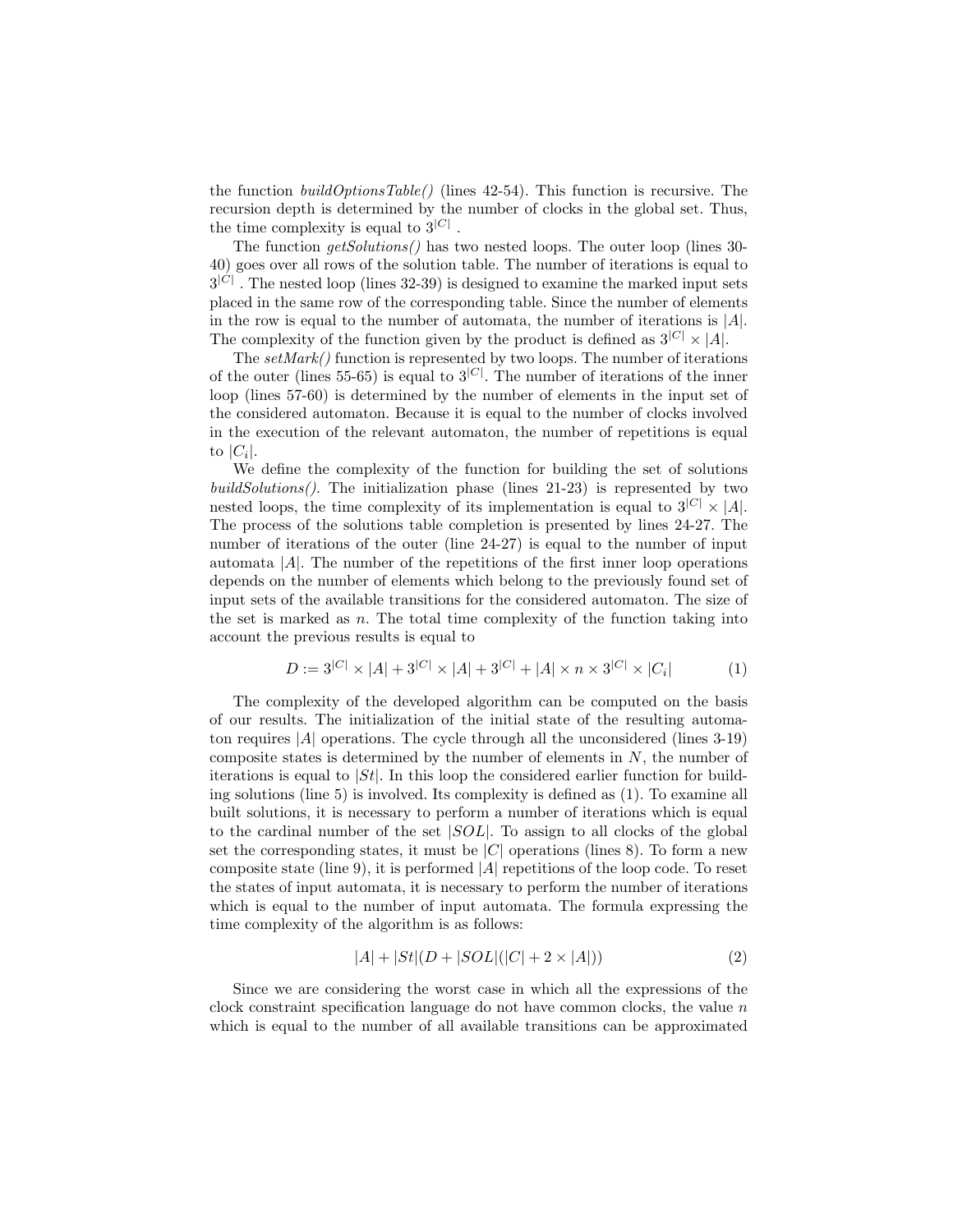by the quantity  $3^{|C_i|}$ , since the number of the available transitions is not greater than the number of all possible combinations of the states of clocks for the considered input automaton. Thus, after the change of the corresponding quantity the representation formula for the time complexity becomes:

$$
|A|(1+|N|(3^{|C|}(2+\frac{1}{|A|}+3^{|C_i|} \times |C_i|) + |SOL|(\frac{|C|}{|A|}+2)))
$$
\n(3)

From the obtained result (3) we can conclude that the developed composition algorithm has exponential complexity in the number of clocks involved in the composition.

Additionally, it depends on the number of states in the resulting automaton. When the composition is infinite then the algorithm does not terminate. When the composition is finite, the complexity is exponential in the number of clocks in the worst case.

#### 5.4 The Implementation of the Algorithm

For a software implementation of the algorithm, it is necessary to represent each kind of the built automata in terms of classes and to define the suitable presentation of the correspondent states. There are two types of input automata: finite and infinite. For the latter ones, lazy evaluation is used to compute the next state on demand.

All classes are divided into 5 main, architecturally significant packages: entities, abstractions, states, automata and executors. The entities package contains the primary classes-entities, which are necessary for the implementation of the composition algorithm such as the class for the representation of the clock notion, the class for the resulting automaton. The abstractions package stores two main interfaces that specify responsibilities for all automata and states. The states package includes all classes intended to work with states of all kinds of automata. The implementation for all previously formally defined automata for the basic ccsl operators is contained in the automata package. The executors package includes classes-executors that are responsible for organizing the correct interactions of all classes so as to build the synchronized product of the input automata.

# 6 Conclusion

This work has proposed a data structure based on lazy evaluation to encode the semantics of ccsl operators as transition systems. Then the composition of ccsl operators is computed as the synchronized product of those transitions systems. The underlying definitions were implemented in Java. The automaton form representation for basic expressions and relations of the ccsl kernel were proposed. The lazy evaluation was considered and applied for building the unbounded automata of the corresponding operators.